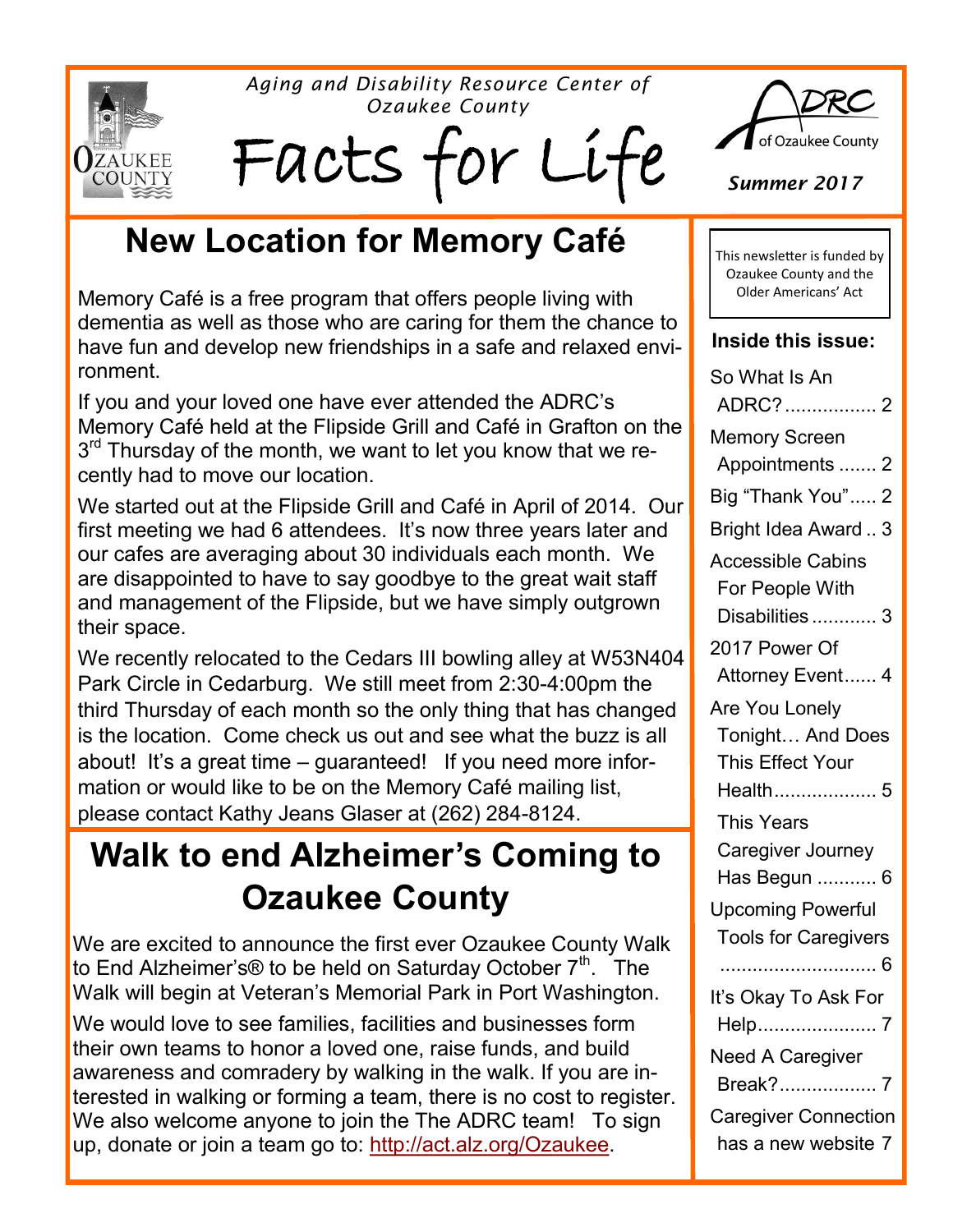### **SO WHAT IS AN ADRC?**

Aging and Disability Resource Centers (ADRCs) are the first place to go to get free, accurate, and unbiased information on all aspects of life related to aging or living with a disability. ADRCs are friendly, welcoming places where anyone - individuals, concerned families or friends, or professionals working with issues related to aging or disabilities - can go for information tailored to their situation. The ADRC provides information on a broad range of programs and services, helps people understand the various long term care options available to them, helps people apply for programs and benefits, and serves as the access point for publicly-funded long term care. These services can be provided via a telephone call, an office visit, or an in-home appointment, whichever is more convenient to the individual seeking help. In Ozaukee County, the ADRC is part of County government and is located on the third floor of the County Administration Center in Port Washington.

### MEMORY SCREEN APPOINTMENTS

**Did you know?** Alzheimer's disease is the most common type of dementia. Because this disease is underdiagnosed, as many as **half of the estimated 5.2 million Americans** living with Alzheimer's may **not even know they have it**!

Dementia caught early can mean more control of your life and a higher quality of life. While treatments do not exist to cure dementia, the treatments available to increase quality of life work more effectively when taken at the beginning of a diagnosis. If you notice changes in yourself or a loved one, the best thing is *to do something*.

This first step can be scary, and that is where the ADRC can be helpful to you. We offer free, confidential memory screens that only take about 10 minutes to complete. These screens do not provide a diagnosis, but they can catch potential changes in your memory that would encourage follow-up with your doctor. Think of them as wellness tools, like a blood pressure, cancer, or stroke screen.

#### **Remember: Your cognitive health is just as important as your physical health!**

If you are interested in obtaining a memory screen, please contact the ADRC at (262) 284-8120 or (262)-238-8120 for a free and confidential appointment.

### BIG "Thank You"

We would like to send out a BIG "Thank You" to the Tavern League's Ice Fishing Jamboree! This is the 11 $^{TH}$  year we have received a generous donation from them. Because of the wonderful donations we receive, we can continue to support and provide services to those over the age of 60 in Ozaukee County.

*Thank you so much! It is truly appreciated!*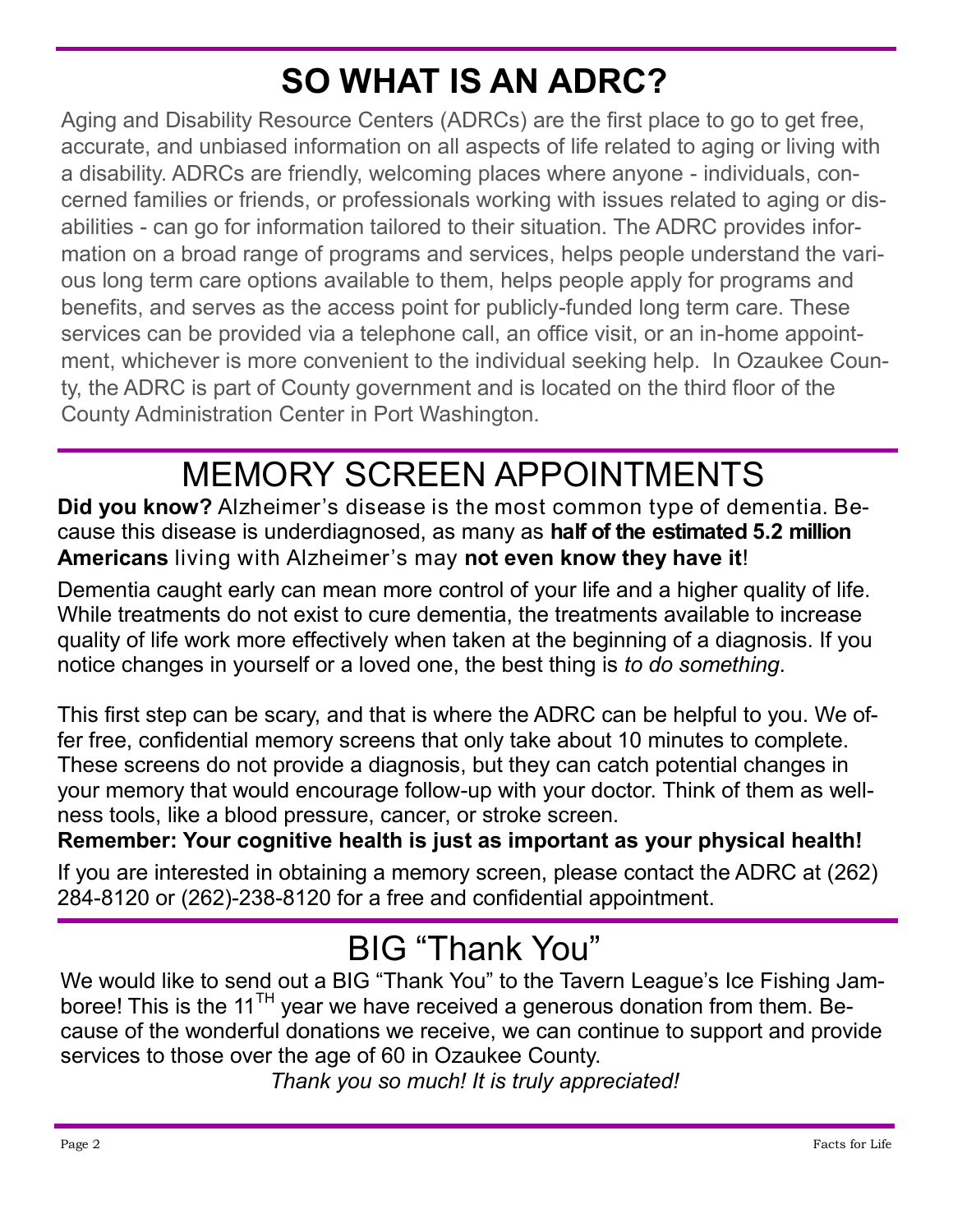### **BRIGHT IDEA AWARD**

Caregivers who face the greatest burdens and challenges – and greatest risk to their own health – are often the ones who can't attend a face to face support group or educational program like Powerful Tools for Caregivers.

So, when Dr. Katrina Serwe – a professor in the Occupational Therapy Department at Concordia University – asked Valeree Lecey for help researching a bright idea to connect homebound caregivers with a Powerful Tools workshop, the answer was "YES!" Dr. Serwe's idea? Offer a complete Powerful Tools for Caregivers workshop using telehealth - a computer program that allows participants to see and hear each other live over the internet - without ever leaving home.

Over the past year and half, Valeree, Caregiver Support Coordinator at the ADRC of Ozaukee County, recruited caregivers and co-led the on-line workshops with Dr. Serwe – herself a Powerful Tools leader.

Valeree's trademark warmth and her reputation for recognizing bright ideas continues to extend the reach of programs like Powerful Tools for Caregivers to places they haven't reached before…like right into the homes of the very people who need their help the most. Congratulations, Valeree Lecey, on helping to bring this bright idea to fruition!



### **ACCESSIBLE CABINS FOR PEOPLE WITH DISABILITIES**



For those who like to camp but are unable to use outdoor

campsites, the Wisconsin state park system offers ten accessible cabins located in various Wisconsin State Parks and Forests. There are eight larger cabins with amenities in the Wisconsin State Park System. These cabins feature amenities such as lowered counters in the kitchen for wheelchair users, adjustable hospital beds and Hoyer lifts, and bathrooms with roll-in showers and commode chairs. There are also two smaller, rustic cabins. The accessible cabins are available only to people with disabilities and their guests and must be reserved ahead of time.

For individuals who might be looking for a unique way to experience the outdoors, Buckhorn, Council Grounds, Devil's Lake, Mirror Lake and Perrot State Parks now have specialized kayaks available exclusively for people with disabilities. The adaptive kayaks are equipped with adjustable outriggers which provide incredible stability on the water and a raised back with side supports that offer the user a comfortable and secure seat while paddling. A paddle with hand adaptations is also provided which offers ease to individuals with limited grip. All of these elements can be adjusted or removed altogether depending on the user's level of function.

For more information on any of the above information, contact the Wisconsin Department of Natural Resources at: (1-888-936-7463). You can also check out the DNR's website at: [http://dnr.wi.gov.](http://dnr.wi.gov)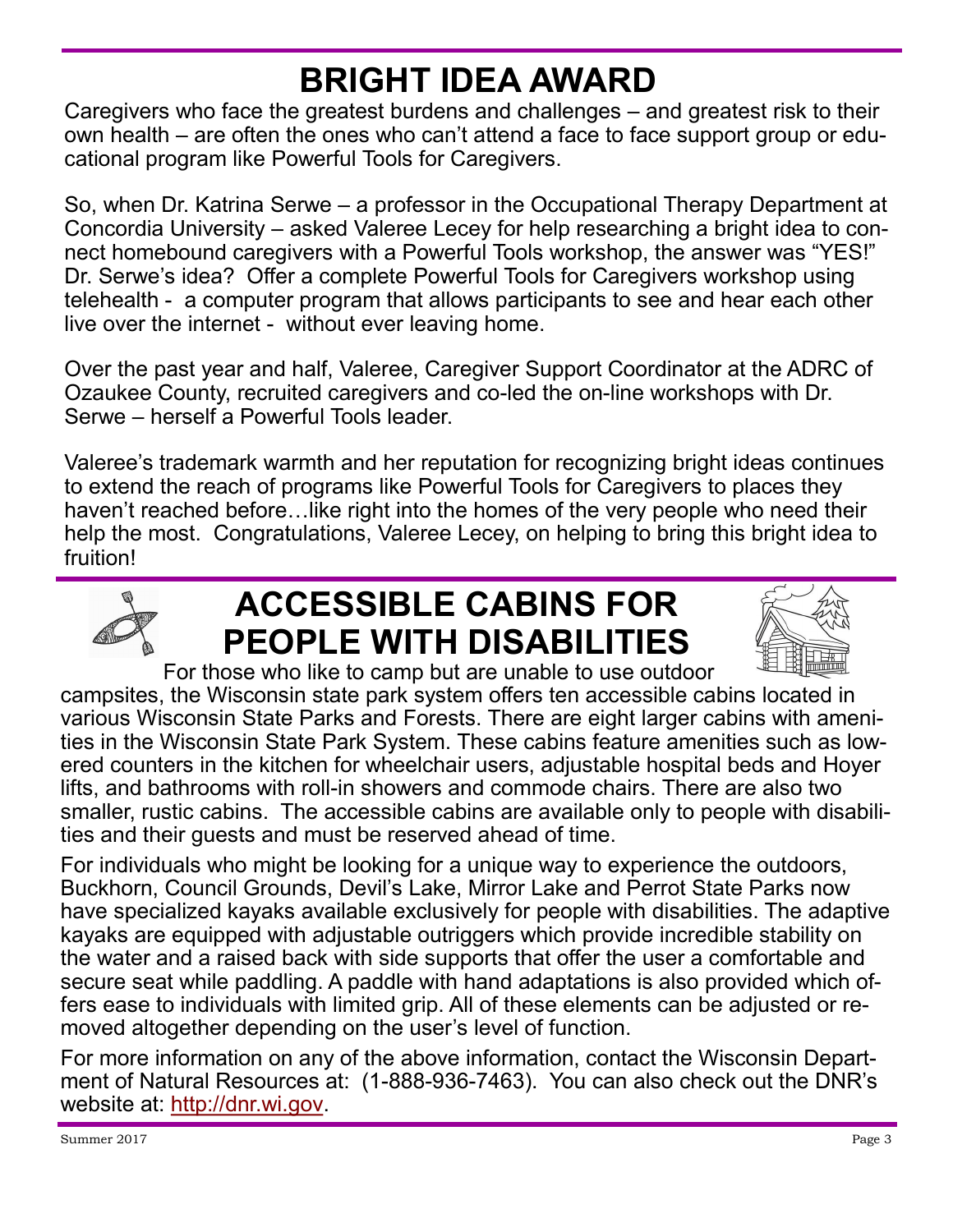**2017 FREE Power of Attorney Event \*\*Open to Anyone 55 years and Older, and those with a Disability Determination**



**An opportunity to meet individually with an Ozaukee County Bar Association Attorney to create your personalized Power of Attorney for Health Care**

Why complete Power of Attorney (POA) documents?

\*POAs allow **YOU** to choose the individual you would want to make decisions for you in the event that you are unable to make them for yourself. If incapacity occurs and you are without one, it will likely be necessary for your family or others to ask the Court to appoint a guardian—a process that can be costly, time-consuming and cumbersome.

#### **2017 Schedule**

September 26 Port Washington Senior Center 5:30pm-8pm October 4 Grafton Senior Center 5:30pm-8pm October 10 Cedarburg Senior Center 9:00am-12:00pm October 19 Mequon-Range Line School 9:00am-12:00pm

 \*Appointments scheduled on the 1/2 hour. Call Human Services at 262-284-8200 (metro:262-238-8200).

#### This Free event jointly Hosted by the Ozaukee County Bar Association and the Ozaukee County Elder/Adults At Risk Interdisciplinary Team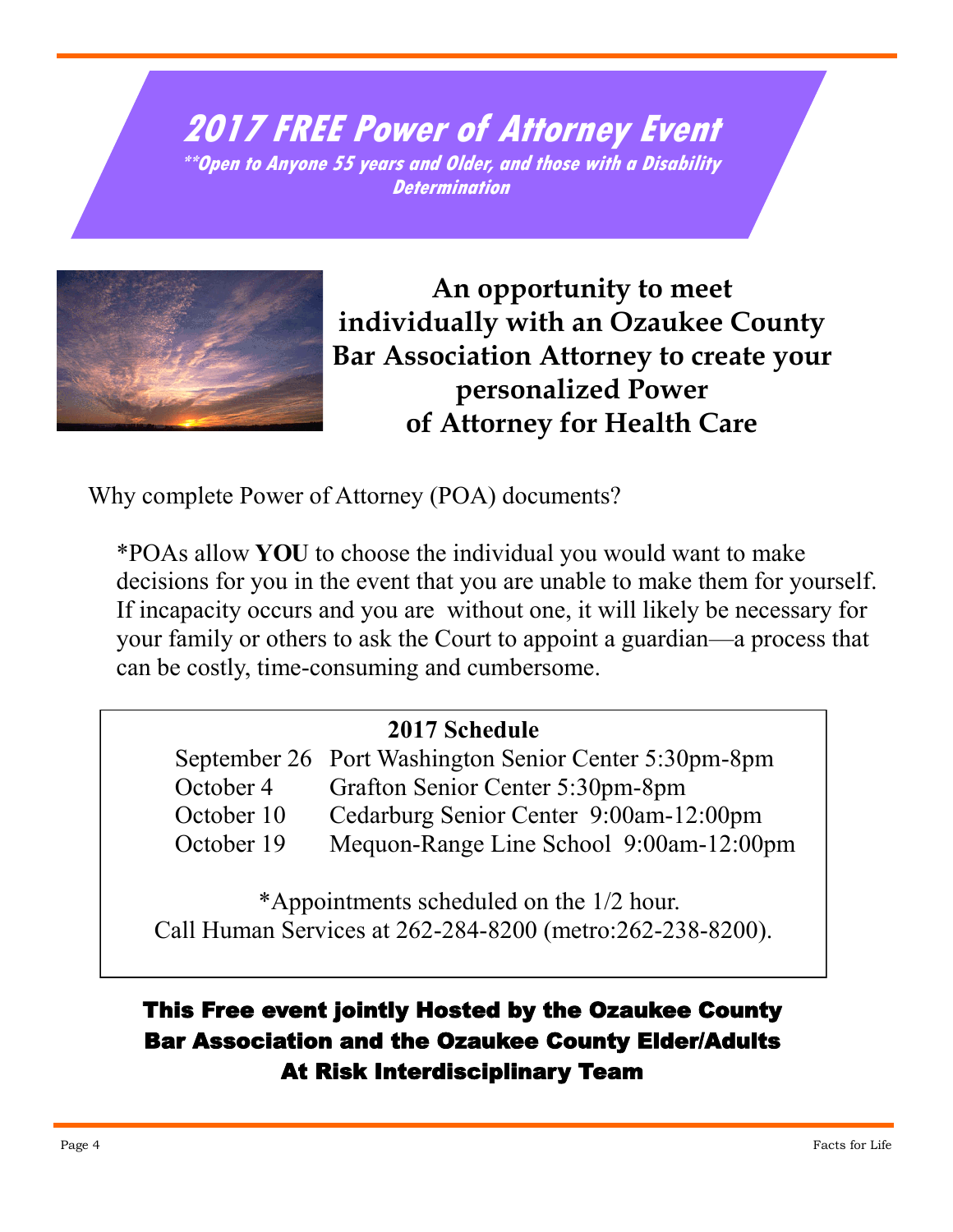# **ARE YOU LONELY TONIGHT...AND DOES THIS AFFECT YOUR HEALTH?**

So what is loneliness? And is it the same as being alone? Merriam Webster dictionary tells us loneliness is being without company, cut off from others: solitary, sad from being alone, producing a feeling of bleakness or desolation. Researchers tell us it is the *subjective* feeling of being alone and that these are some of the myths that accompany loneliness:

It is a normal part of aging

It is synonymous with depression

It cannot occur if you live with others and have friends

It does not exist in married couples

It will go away if you join a social group

According to an Administration on Aging report, in the United States, 43% of adults living in the community report feeling lonely. So if you are lonely, you aren't alone in that feeling. Researchers also tell us there are dramatic physical effects of loneliness including frailty, a decline in functional status, cognitive decline and increase in mortality.

Life circumstances and changes in relationships are guaranteed to happen. We are encouraged to look at the various realms in our life – family, friends, work/ volunteering, cognitive/emotional status, spirituality, other interests, and look at who is in our web of relationships and whether there are opportunities to add relationships or make existing ones stronger.

Locally there are also options to be with others. The ADRC offers the Sip and Swipe café to help seniors use technology available to them or train others to do so, utilizes volunteers for the senior dining and home delivered meal program and offers Memory Cafes for people with cognitive changes and a care partner to be out socially and connect with others in similar circumstances and the ADRC also offers a number of health and wellness classes. The Ozaukee County Caregiver Connection offers coffees hosted by former caregivers for people caring for a family member. A number of local health clubs offer programs for seniors to stay physically healthy while building social relationships. The Volunteer Center of Ozaukee County, Interfaith Caregivers and Family Services have a variety of opportunities for volunteers. People can attend local senior groups at a senior center or their congregation utilizing Shared Ride taxi or other volunteer ride programs.

If you want more information about this topic or any of these resources, please call the ADRC at (262) 284-8120. Although there are no easy answers, being open to discussing this and pursuing solutions may be a first step.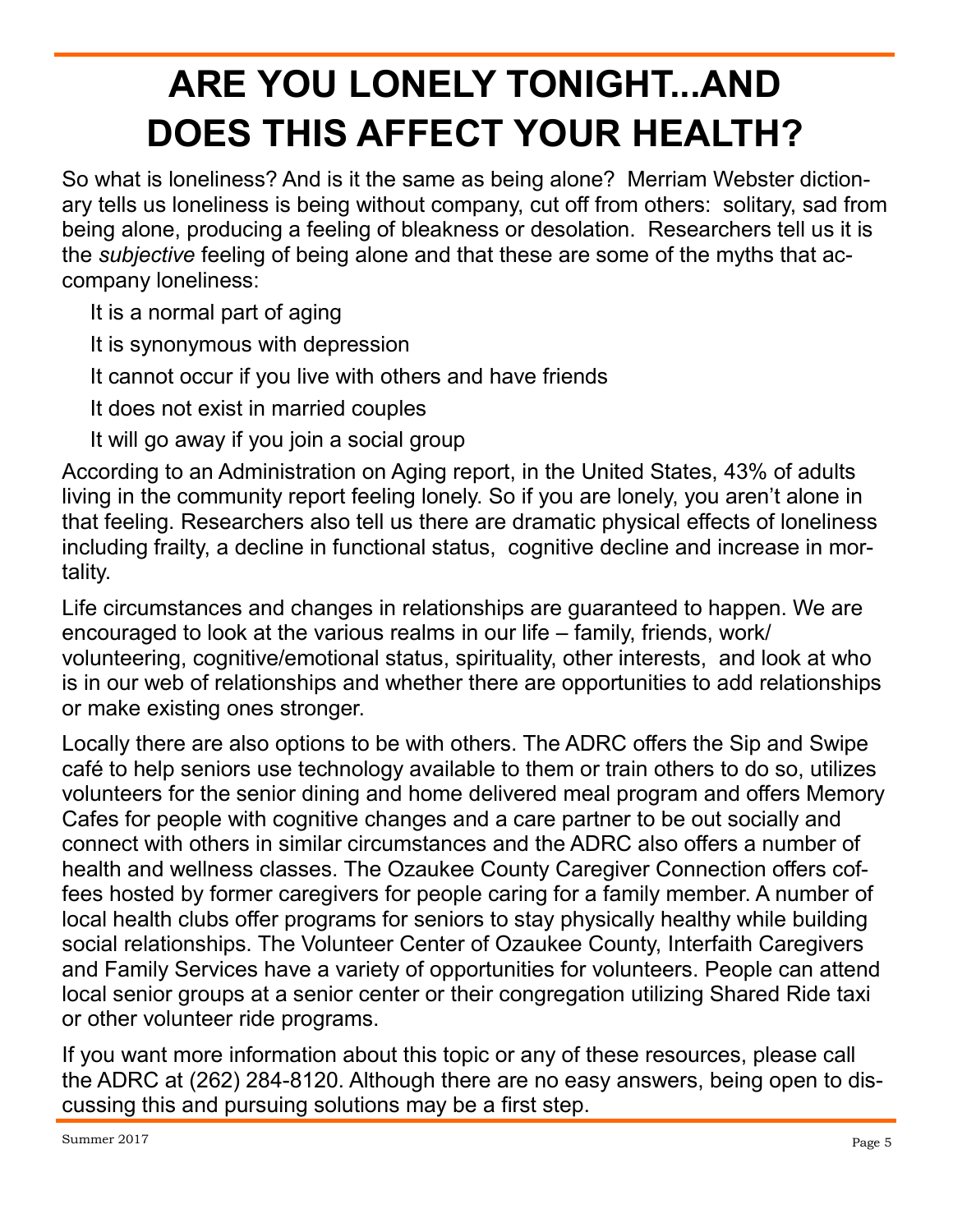### **THIS YEAR'S CAREGIVER JOURNEY SERIES HAS BEGUN!**

Taking good care of yourself is one of the most important things you can do as a caregiver. Although maintaining a healthy lifestyle as a caregiver is important, it's often easier said than done. The focus of this year's Caregiver Journey Series is: *Dimensions of Wellness for Caregivers*. Because wellness means much more than eating right and exercising, the monthly presentations by various experts will help caregivers understand the "whole-person wellness model" as an approach to healthy living. Information on the various dimensions of wellness which contribute to overall health for caregivers will be presented. Here is a list of upcoming sessions, each from 1:00- 3:00 pm at the Ozaukee Fairgrounds Pavilion. Sessions are free, but registration is required. Please call the ADRC to register at 262-284-8120.

#### **Tuesday, July 18: Emotional and Spiritual Well-being for Caregivers**

-How do we find meaning and purpose in our lives while caregiving? -Maintaining a positive attitude and remaining optimistic as a caregiver -Coping and adjusting to challenges: Compassionate care and the value of caring touch

#### **Tuesday, August 15: Financial Health: What does this Mean?**

- -Take charge of your financial situation
- -Make the most of your income, savings and assets
- -Critical documents to have in place

#### **Tuesday, Sept. 19: Purposeful Living While Caregiving**

-How participating in your daily activities positively influences your health -The value of volunteering to your health and how to volunteer while caregiving -Fulfilling the need to be productive: How you can still share your time, talents, knowledge and life experiences while caregiving

#### **Tuesday, Oct. 17: Socializing for the Health of it!**

-Don't let busy schedules, fatigue, and even fair-weather friends who stop calling leave you feeling isolated and lonely– we all need friendships and stimulating conversation as caregivers

-Enjoy life! Stay engaged socially – you AND your loved one will benefit! -Journey series wrap-up: SPECIAL SOCIAL ACTIVITY



#### **Upcoming Powerful Tools for Caregivers**

The next Powerful Tools for Caregivers workshop will begin Thursday, Oct. 26 from 6:00-7:30 pm. The workshop meets once a week for six weeks at the Administration Center in Port Washington. Watch for more information.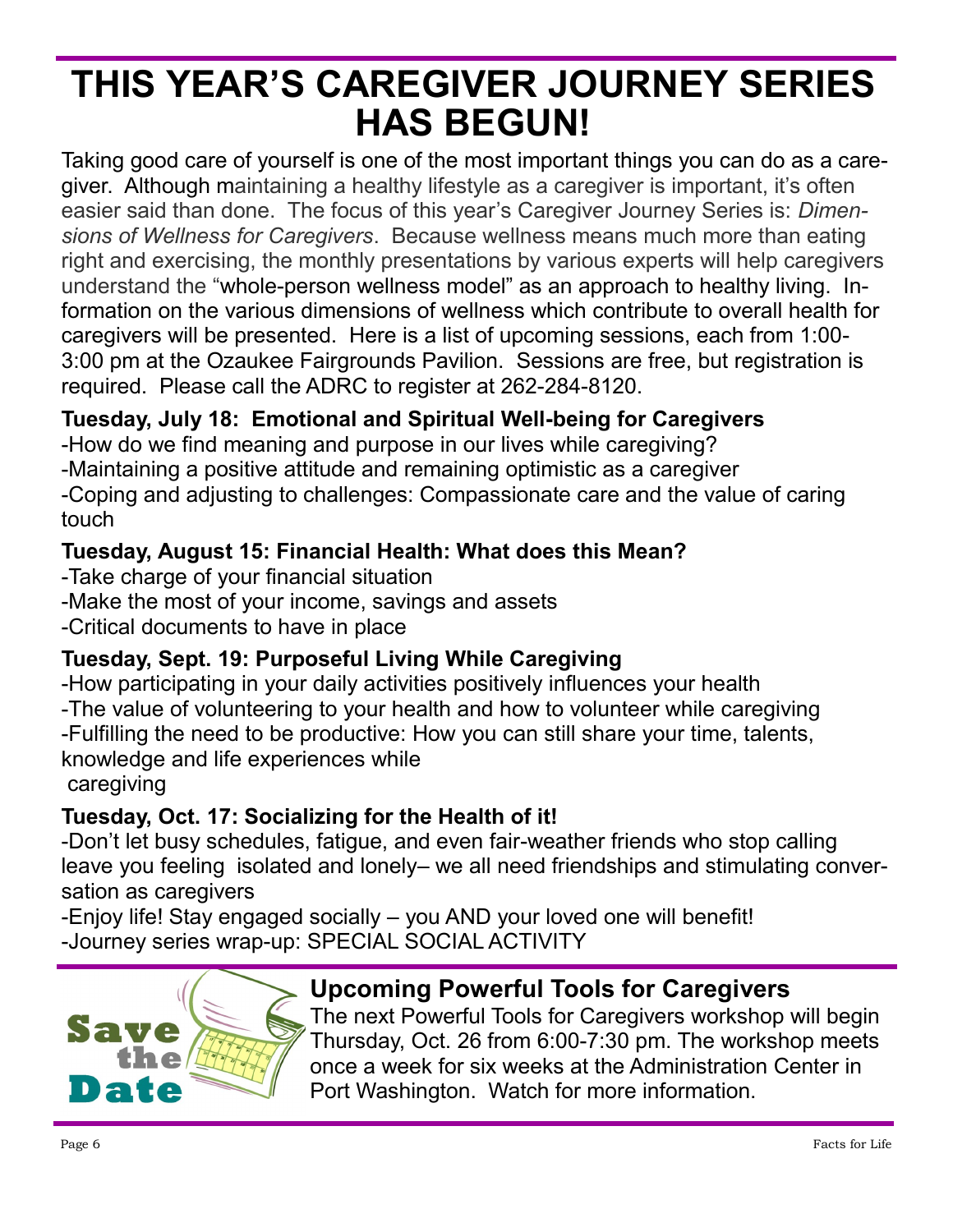## **IT'S OKAY TO ASK FOR HELP**

As a caregiver, you may someday be tasked with providing more personal care or help with a loved one's daily living activities like bathing and grooming, dressing, homemaking, finances and medication management. Are you able to handle those needs? Families often find that they struggle to manage complex care needs for a loved one whose needs are increasing, but they are trying to stay living at home. Professional home care agencies can help support caregivers who are concerned with the health and safety of their loved ones, but struggle to meet their caregiving needs. It may be difficult for a caregiver to ask for help, but it may be the right thing to do to in order to help prevent caregiver worry, stress and burnout. The Aging and Disability Resource Center can work with you and your loved one to help provide caregiving assistance and respite so both you as the caregiver and your loved one can stay healthy and remain home successfully! Call the ADRC for more information.

### **NEED A CAREGIVER BREAK?**

One of the best things you can do for yourself as a caregiver is talk to caregivers who are on a similar journey and understand what you're dealing with. The Caregiver Coffees provide an informal time to meet other caregivers and enjoy socializing with others. Please join one of the coffees, you'll feel very welcomed, even as a newcomer!

**First Tuesday of every month**: 6 P.M. - 7:30 P.M. The Providence Place, 815 Washington Street, Grafton. RSVP: Barbara Lindholm at 262-376-4328

**Second Tuesday of every month:** 10 A.M. - 11:30 A.M. County Administration Building, 121 N. Main Street, Port Washington. RSVP: Ruth Ellen Zach at 414-702- 7246

#### *NEW MEN'S COFFEE BEGINNING IN AUGUST:*

**Third Tuesday of every month**: 9:30 A.M. - 11:00 A.M. American Legion – Rose Harms Post 355, 1540 13th Avenue, Grafton. RSVP: Barbara Lindholm at 262-376- 4328

**Fourth Wednesday of every month:** 9:30 A.M. - 11:00 A.M. St. John Lutheran Church, 1193 Lakefield Rd, Grafton (on the corner of Port Washington and Lakefield Rd) *RESPITE AVAILABLE AT THE ADULT DAY CENTER.* RSVP: Barbara Lindholm at 262-376-4328

### **THE CAREGIVER CONNECTION HAS A NEW WEBSITE!**

If you haven't checked it out, the Caregiver Connection website is new and improved! Here you'll find information, articles and resources to help with caregiving, access websites of the Caregiver Connection partners, calendars with events specifically for caregivers, Caregiver Coffee support group information and more! **Go to [https://www.ozccc.org.](https://www.ozccc.org)**